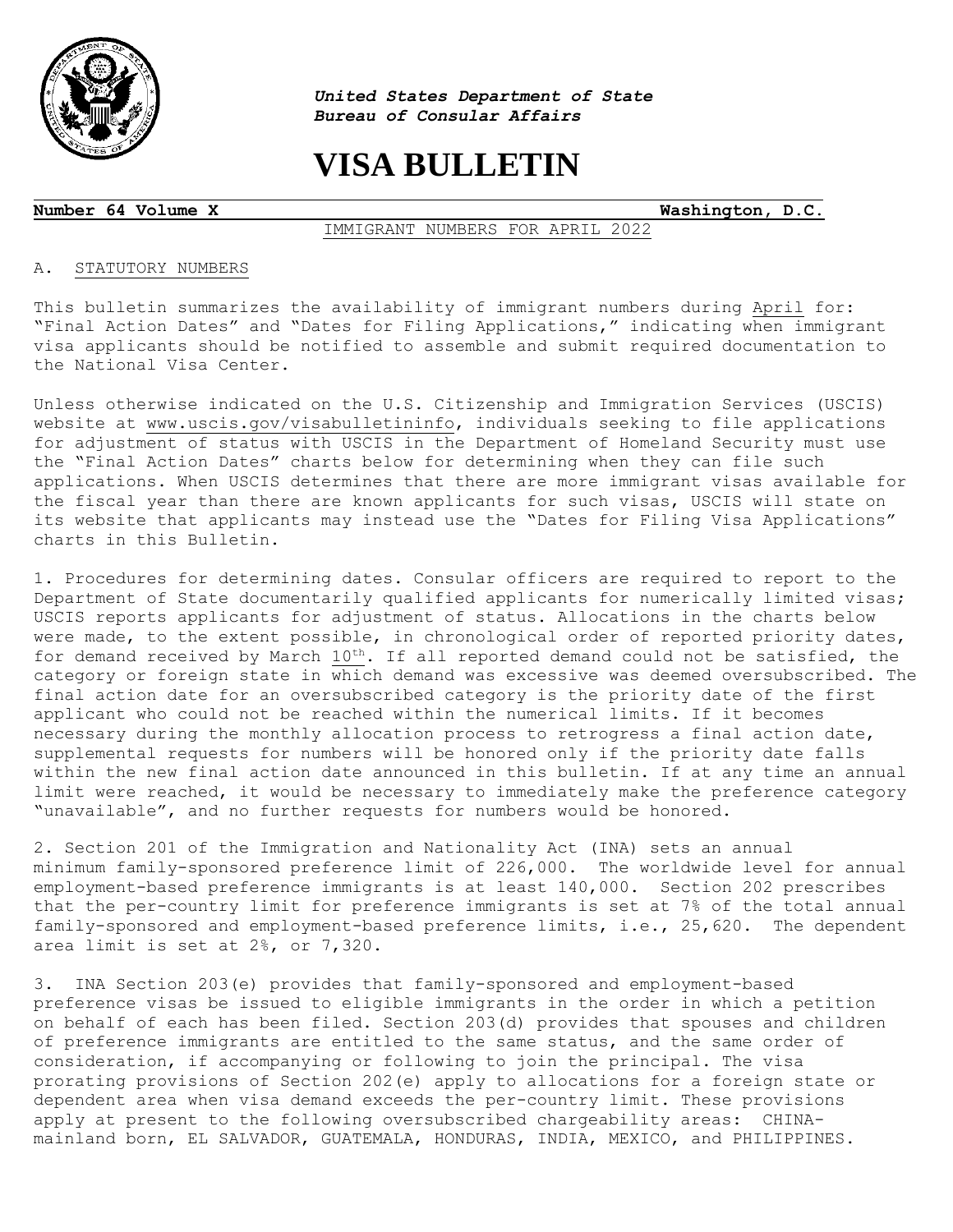4. Section 203(a) of the INA prescribes preference classes for allotment of Familysponsored immigrant visas as follows:

#### **FAMILY-SPONSORED PREFERENCES**

**First:** (**F1**) Unmarried Sons and Daughters of U.S. Citizens: 23,400 plus any numbers not required for fourth preference.

**Second:** Spouses and Children, and Unmarried Sons and Daughters of Permanent Residents: 114,200, plus the number (if any) by which the worldwide family preference level exceeds 226,000, plus any unused first preference numbers:

A. (**F2A**) Spouses and Children of Permanent Residents: 77% of the overall second preference limitation, of which 75% are exempt from the per-country limit.

B. (**F2B**) Unmarried Sons and Daughters (21 years of age or older) of Permanent Residents: 23% of the overall second preference limitation.

**Third:** (**F3**) Married Sons and Daughters of U.S. Citizens: 23,400, plus any numbers not required by first and second preferences.

**Fourth:** (**F4**) Brothers and Sisters of Adult U.S. Citizens: 65,000, plus any numbers not required by first three preferences.

#### **A. FINAL ACTION DATES FOR FAMILY-SPONSORED PREFERENCE CASES**

On the chart below, the listing of a date for any class indicates that the class is oversubscribed (see paragraph 1); "C" means current, i.e., numbers are authorized for issuance to all qualified applicants; and "U" means unauthorized, i.e., numbers are not authorized for issuance. (NOTE: Numbers are authorized for issuance only for applicants whose priority date is **earlier** than the final action date listed below.)

| Family-<br>Sponsored | All Charge-<br>ability Areas<br>Except Those<br>Listed | CHINA-<br>mainland<br>born | INDIA      | MEXICO         | PHILIPPINES |
|----------------------|--------------------------------------------------------|----------------------------|------------|----------------|-------------|
| F1                   | $01$ DEC14                                             | 01DEC14                    | $01$ DEC14 | 01JAN00        | 01MAR12     |
| F2A                  | С                                                      | C                          | C          | C              | C           |
| F2B                  | <b>22SEP15</b>                                         | 22SEP15                    | 22SEP15    | 01JAN01        | 220CT11     |
| F3                   | 22NOV08                                                | 22NOV08                    | 22NOV08    | <b>15SEP97</b> | 08JUN02     |
| F4                   | 22MAR07                                                | 22MAR07                    | 15SEP05    | 01JAN00        | 22AUG02     |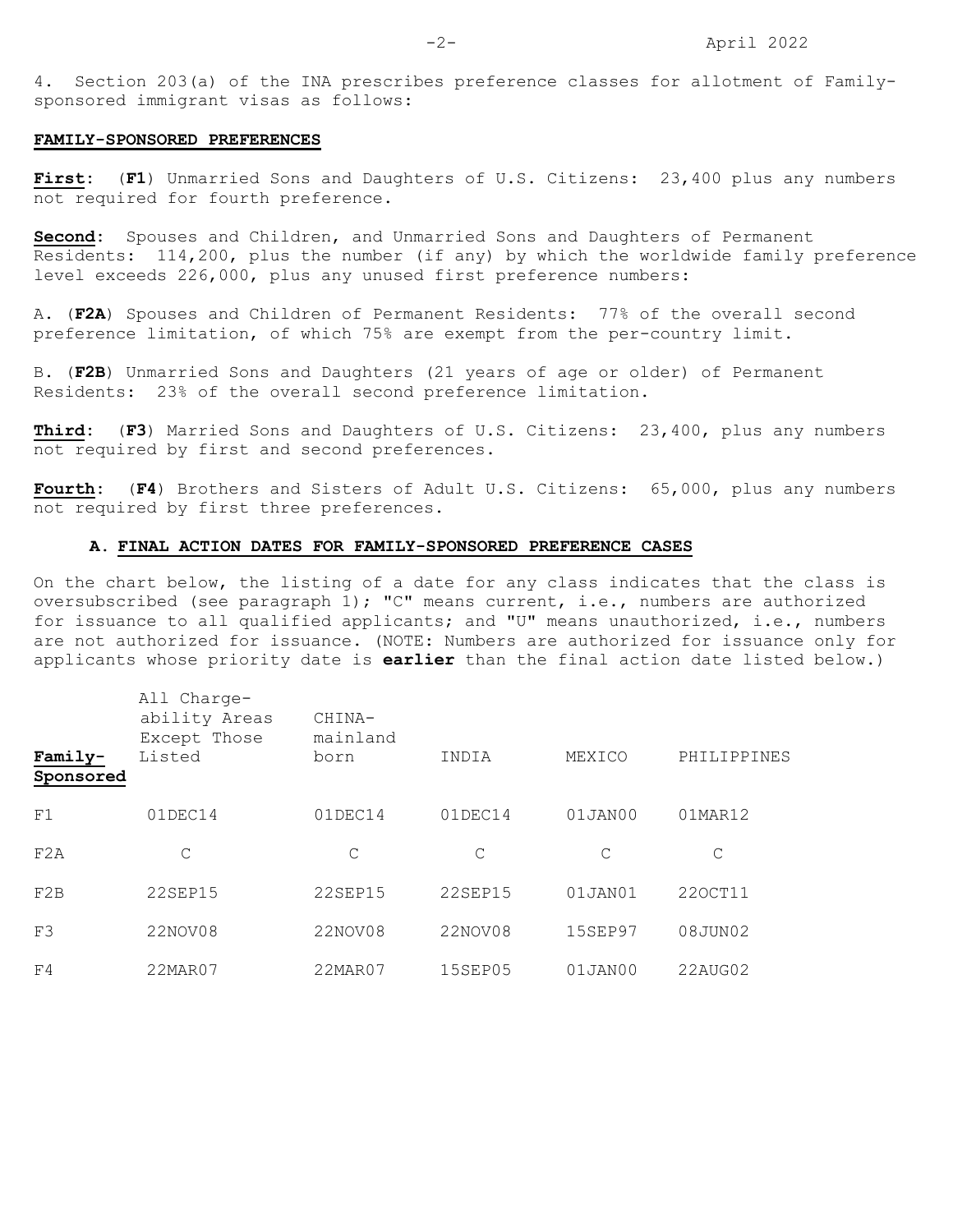# **B. DATES FOR FILING FAMILY-SPONSORED VISA APPLICATIONS**

The chart below reflects dates for filing visa applications within a timeframe justifying immediate action in the application process. Applicants for immigrant visas who have a priority date earlier than the application date in the chart below may assemble and submit required documents to the Department of State's National Visa Center, following receipt of notification from the National Visa Center containing detailed instructions. The application date for an oversubscribed category is the priority date of the first applicant who cannot submit documentation to the National Visa Center for an immigrant visa. If a category is designated "current," all applicants in the relevant category may file applications, regardless of priority date.

The "C" listing indicates that the category is current, and that applications may be filed regardless of the applicant's priority date. The listing of a date for any category indicates that only applicants with a priority date which is **earlier** than the listed date may file their application.

Visit [www.uscis.gov/visabulletininfo](http://www.uscis.gov/visabulletininfo) for information on whether USCIS has determined that this chart can be used (in lieu of the chart in paragraph 4.A.) this month for filing applications for adjustment of status with USCIS.

| <b>Family-</b><br>Sponsored | <b>All Chargeability</b><br><b>Areas Except</b><br><b>Those Listed</b> | <b>CHINA-</b><br>mainland<br>born | <b>INDIA</b>  | <b>MEXICO</b> | <b>PHILIPPINES</b> |
|-----------------------------|------------------------------------------------------------------------|-----------------------------------|---------------|---------------|--------------------|
| F1                          | 15MAY16                                                                | 15MAY16                           | 15MAY16       | 01MAY01       | 22APR15            |
| FA                          | ⌒                                                                      |                                   | $\mathcal{C}$ | C             |                    |
| F2B                         | 22SEP16                                                                | 22SEP16                           | $ 22$ SEP16   | 22APR01       | 01OCT13            |
| F <sub>3</sub>              | 22AUG09                                                                | 22AUG09                           | 22AUG09       | 01MAR01       | 08NOV03            |
| F4                          | 01OCT07                                                                | 01OCT07                           | 22FEB06       | 22DEC00       | 22APR04            |

5. Section 203(b) of the INA prescribes preference classes for allotment of Employment-based immigrant visas as follows:

#### **EMPLOYMENT-BASED PREFERENCES**

**First:** Priority Workers: 28.6% of the worldwide employment-based preference level, plus any numbers not required for fourth and fifth preferences.

**Second:** Members of the Professions Holding Advanced Degrees or Persons of Exceptional Ability: 28.6% of the worldwide employment-based preference level, plus any numbers not required by first preference.

**Third:** Skilled Workers, Professionals, and Other Workers: 28.6% of the worldwide level, plus any numbers not required by first and second preferences, of which not more than 10,000 may be provided to "\*Other Workers".

**Fourth:** Certain Special Immigrants: 7.1% of the worldwide level.

**Fifth:** Employment Creation: 7.1% of the worldwide level, not less than 3,000 of which are reserved for investors in a targeted rural or high-unemployment area, and 3,000 are set aside for investors in regional centers by Sec. 610 of Pub. L. 102- 395.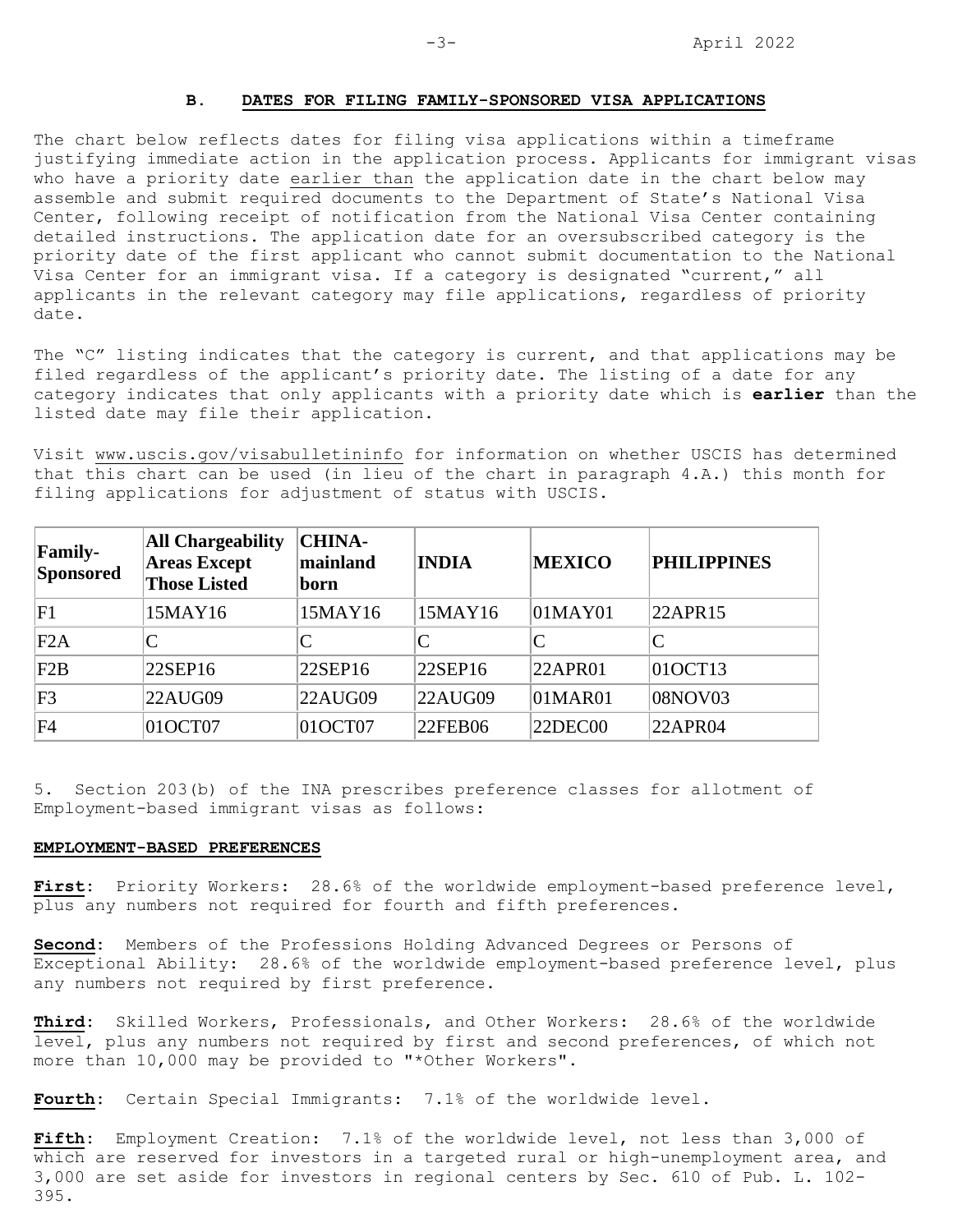## **A. FINAL ACTION DATES FOR EMPLOYMENT-BASED PREFERENCE CASES**

On the chart below, the listing of a date for any class indicates that the class is oversubscribed (see paragraph 1); "C" means current, i.e., numbers are authorized for issuance to all qualified applicants; and "U" means unauthorized, i.e., numbers are not authorized for issuance. (NOTE: Numbers are authorized for issuance only for applicants whose priority date is **earlier** than the final action date listed below.)

|                                                  | All Charge-<br>ability Areas<br>Except Those<br>Listed | CHINA-<br>mainland | EL SALVADOR<br><b>GUATEMALA</b> |             |             |             |  |
|--------------------------------------------------|--------------------------------------------------------|--------------------|---------------------------------|-------------|-------------|-------------|--|
| Employment-<br><b>Based</b>                      |                                                        | born               | HONDURAS                        | INDIA       | MEXICO      | PHILIPPINES |  |
| 1st                                              | $\mathsf C$                                            | $\mathsf C$        | $\mathsf C$                     | $\mathsf C$ | $\mathsf C$ | $\mathsf C$ |  |
| 2nd                                              | $\mathsf C$                                            | 01MAR19            | $\mathsf C$                     | 08JUL13     | $\mathsf C$ | $\mathsf C$ |  |
| 3rd                                              | $\mathsf C$                                            | 22MAR18            | $\mathsf C$                     | 15JAN12     | $\mathsf C$ | $\mathsf C$ |  |
| Other<br>Workers                                 | $\mathsf{C}$                                           | 01JUN12            | $\mathsf C$                     | 15JAN12     | $\mathsf C$ | $\mathsf C$ |  |
| 4th                                              | $\mathsf C$                                            | $\mathsf C$        | 01MAY17                         | $\mathsf C$ | 01APR20     | $\mathsf C$ |  |
| Certain<br>Religious<br>Workers                  | U                                                      | U                  | $\mathbf U$                     | U           | $\mathbf U$ | U           |  |
| 5th<br>Non-Regional<br>Center<br>$(C5$ and $T5)$ | $\mathsf{C}$                                           | $\mathsf C$        | $\mathsf C$                     | $\mathsf C$ | $\mathsf C$ | $\mathsf C$ |  |
| 5th<br>Regional Center<br>$(15$ and $R5)$        | U                                                      | $\mathbf U$        | $\mathbf U$                     | U           | $\mathbf U$ | $\mathbf U$ |  |

\*Employment Third Preference Other Workers Category: Section 203(e) of the Nicaraguan and Central American Relief Act (NACARA) passed by Congress in November 1997, as amended by Section 1(e) of Pub. L. 105−139, provides that once the Employment Third Preference Other Worker (EW) cut-off date has reached the priority date of the latest EW petition approved prior to November 19, 1997, the 10,000 EW numbers available for a fiscal year are to be reduced by up to 5,000 annually beginning in the following fiscal year. This reduction is to be made for as long as necessary to offset adjustments under the NACARA program. Since the EW final action date reached November 19, 1997 during Fiscal Year 2001, the reduction in the EW annual limit to 5,000 began in Fiscal Year 2002. For Fiscal Year 2022 this reduction will be limited to approximately 150.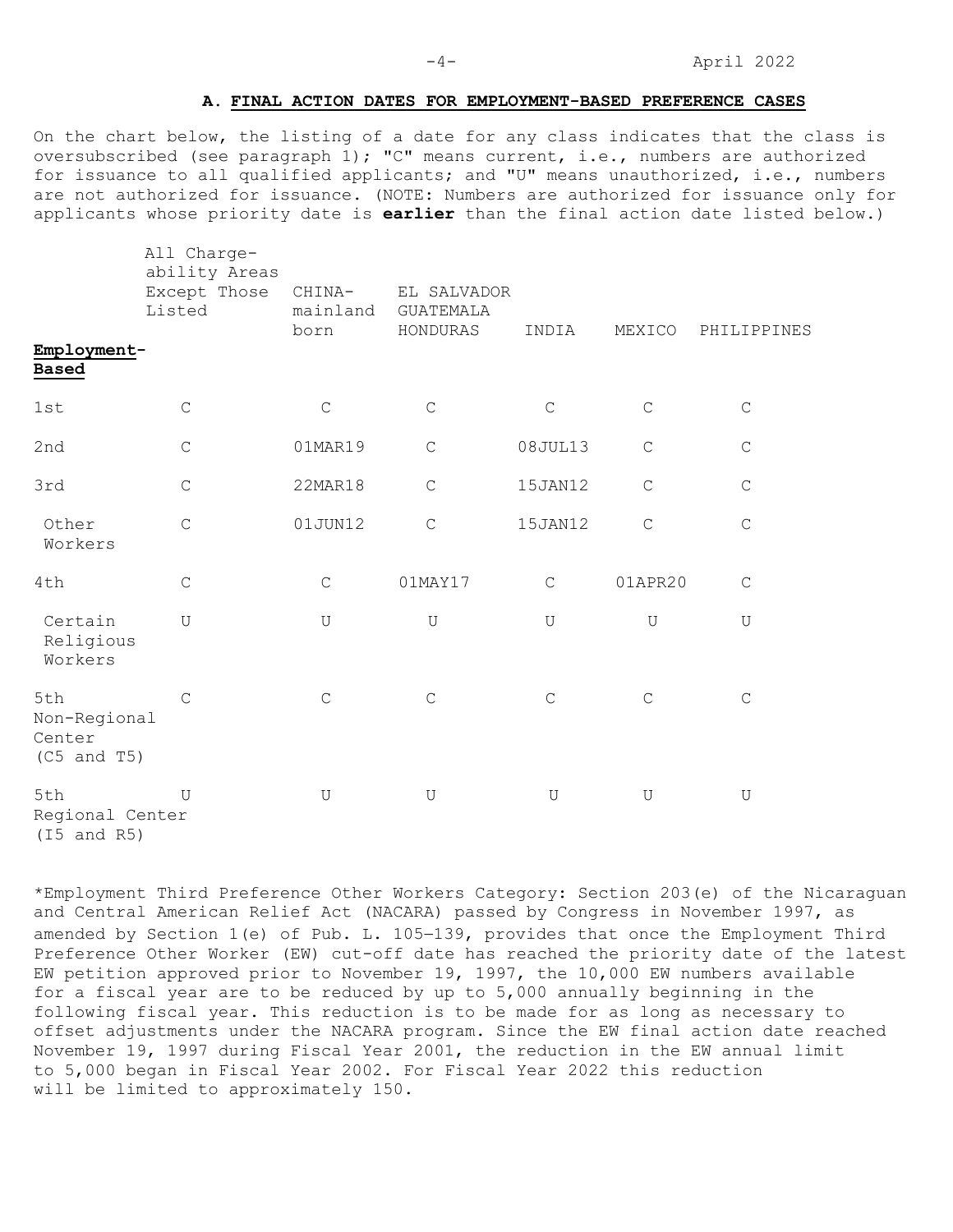# **B. DATES FOR FILING OF EMPLOYMENT-BASED VISA APPLICATIONS**

The chart below reflects dates for filing visa applications within a timeframe justifying immediate action in the application process. Applicants for immigrant visas who have a priority date earlier than the application date in the chart may assemble and submit required documents to the Department of State's National Visa Center, following receipt of notification from the National Visa Center containing detailed instructions. The application date for an oversubscribed category is the priority date of the first applicant who cannot submit documentation to the National Visa Center for an immigrant visa. If a category is designated "current," all applicants in the relevant category may file, regardless of priority date.

The "C" listing indicates that the category is current, and that applications may be filed regardless of the applicant's priority date. The listing of a date for any category indicates that only applicants with a priority date which is **earlier** than the listed date may file their application.

Visit [www.uscis.gov/visabulletininfo](http://www.uscis.gov/visabulletininfo) for information on whether USCIS has determined that this chart can be used (in lieu of the chart in paragraph 5.A.) this month for filing applications for adjustment of status with USCIS.

| Employment-<br><b>Based</b>                               | <b>All Charge-</b><br>ability Areas   CHINA -<br><b>Except Those mainland</b><br><b>Listed</b> | born                   | EL<br><b>SALVADOR</b><br><b>GUATEMALA</b><br><b>HONDURAS</b>                                                                                                                                                                                                                                                                                                                                                                                                                        | <b>INDIA</b> | <b>MEXICO</b>                                                           | <b>PHILIPPINES</b> |
|-----------------------------------------------------------|------------------------------------------------------------------------------------------------|------------------------|-------------------------------------------------------------------------------------------------------------------------------------------------------------------------------------------------------------------------------------------------------------------------------------------------------------------------------------------------------------------------------------------------------------------------------------------------------------------------------------|--------------|-------------------------------------------------------------------------|--------------------|
| 1st                                                       | $\mathsf{C}$                                                                                   | C                      | C                                                                                                                                                                                                                                                                                                                                                                                                                                                                                   | C            | $\mathsf{C}$                                                            | $\mathsf{C}$       |
| 2nd                                                       |                                                                                                | $01$ APR <sub>19</sub> | $\mathsf{C}% _{0}\!\left( \mathcal{M}_{0}\right) ^{T}\!\left( \mathcal{M}_{0}\right) ^{T}\!\left( \mathcal{M}_{0}\right) ^{T}\!\left( \mathcal{M}_{0}\right) ^{T}\!\left( \mathcal{M}_{0}\right) ^{T}\!\left( \mathcal{M}_{0}\right) ^{T}\!\left( \mathcal{M}_{0}\right) ^{T}\!\left( \mathcal{M}_{0}\right) ^{T}\!\left( \mathcal{M}_{0}\right) ^{T}\!\left( \mathcal{M}_{0}\right) ^{T}\!\left( \mathcal{M}_{0}\right) ^{T}\!\left( \mathcal{M}_{0}\right) ^{T}\!\left( \mathcal$ | 01SEP14      | $\mathsf{C}% _{0}\!\left( t\right) \in\mathcal{C}_{0}\!\left( 0\right)$ | $\mathsf{C}$       |
| 3rd                                                       | C                                                                                              | 01APR18                | $\overline{C}$                                                                                                                                                                                                                                                                                                                                                                                                                                                                      | 22JAN12      | $\overline{\text{C}}$                                                   | $\mathsf{C}$       |
| <b>Other Workers</b>                                      | $\mathsf{C}$                                                                                   | 01AUG15                | $\mathsf{C}% _{0}\!\left( \mathcal{M}_{0}\right) ^{T}\!\left( \mathcal{M}_{0}\right) ^{T}\!\left( \mathcal{M}_{0}\right) ^{T}\!\left( \mathcal{M}_{0}\right) ^{T}\!\left( \mathcal{M}_{0}\right) ^{T}\!\left( \mathcal{M}_{0}\right) ^{T}\!\left( \mathcal{M}_{0}\right) ^{T}\!\left( \mathcal{M}_{0}\right) ^{T}\!\left( \mathcal{M}_{0}\right) ^{T}\!\left( \mathcal{M}_{0}\right) ^{T}\!\left( \mathcal{M}_{0}\right) ^{T}\!\left( \mathcal{M}_{0}\right) ^{T}\!\left( \mathcal$ | 22JAN12      | $\mathsf{C}$                                                            | $\overline{C}$     |
| 4th                                                       | $\mathsf{C}$                                                                                   | C                      | 01JUN17                                                                                                                                                                                                                                                                                                                                                                                                                                                                             | $\mathsf{C}$ | $\mathsf{C}$                                                            | $\overline{C}$     |
| Certain Religious<br>Workers                              | $\sqrt{ }$                                                                                     |                        | 01JUN17                                                                                                                                                                                                                                                                                                                                                                                                                                                                             |              | $\mathcal{C}$                                                           | $\mathcal{C}$      |
| $5th$ Non-Regional<br>Center (C5 and T5)                  |                                                                                                |                        | C                                                                                                                                                                                                                                                                                                                                                                                                                                                                                   |              | $\mathcal{C}$                                                           | $\mathsf{C}$       |
| 5 <sup>th</sup> Regional Center<br>$(I5 \text{ and } R5)$ |                                                                                                | 15DEC15                | $\mathcal{C}$                                                                                                                                                                                                                                                                                                                                                                                                                                                                       |              | $\mathsf{C}$                                                            | C                  |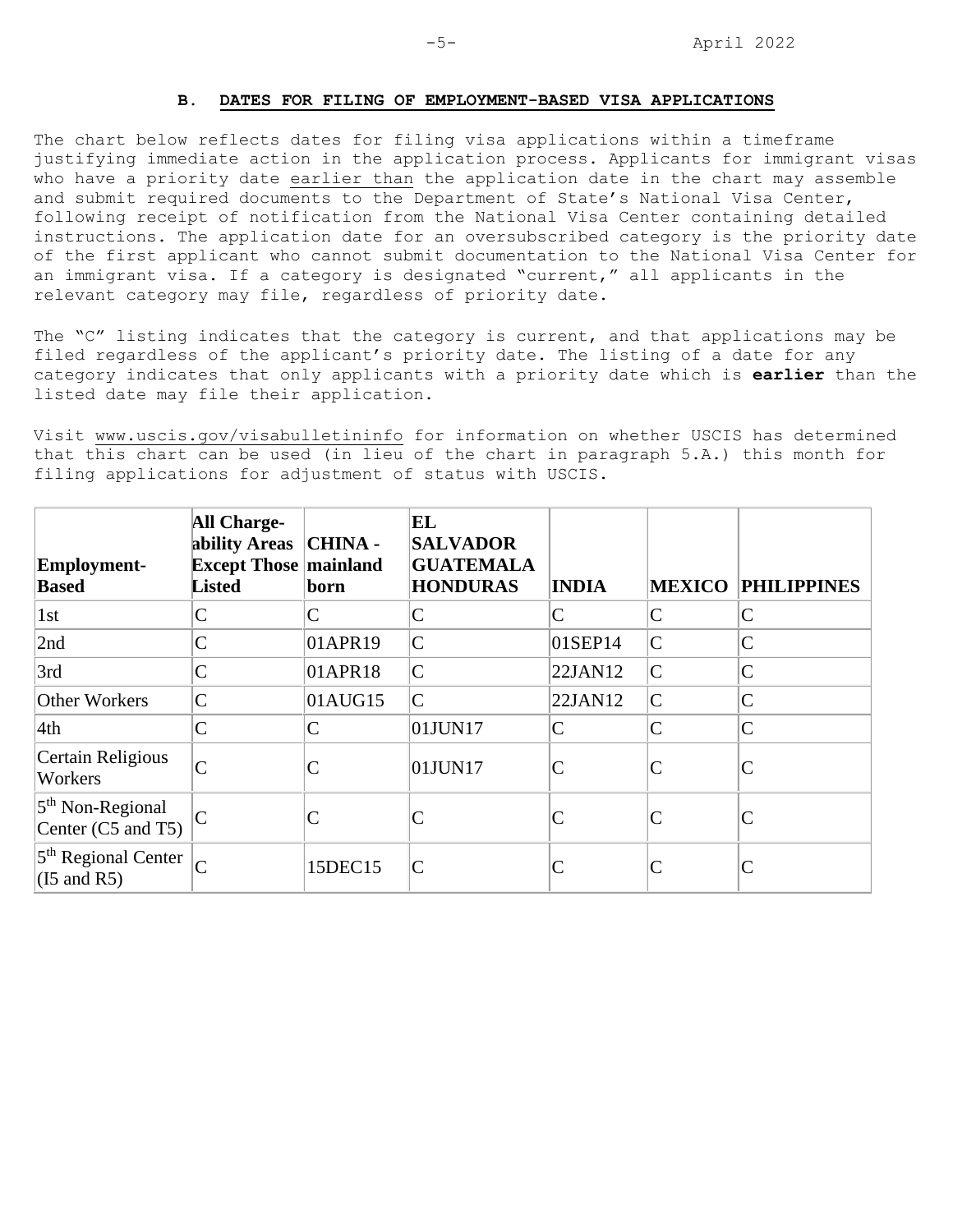### B. DIVERSITY IMMIGRANT (DV) CATEGORY FOR THE MONTH OF APRIL

Section 203(c) of the INA provides up to 55,000 immigrant visas each fiscal year to permit additional immigration opportunities for persons from countries with low admissions during the previous five years. The NACARA stipulates that beginning with DV-99, and for as long as necessary, up to 5,000 of the 55,000 annually allocated diversity visas will be made available for use under the NACARA program. This will result in reduction of the DV-2022 annual limit to approximately 54,850. DV visas are divided among six geographic regions. No one country can receive more than seven percent of the available diversity visas in any one year.

For April, immigrant numbers in the DV category are available to qualified DV-2022 applicants chargeable to all regions/eligible countries as follows. When an allocation cut-off number is shown, visas are available only for applicants with DV regional lottery rank numbers BELOW the specified allocation cut-off number:

| Region                              | Listed Separately | All DV Chargeability<br>Areas Except Those |               |               |                |
|-------------------------------------|-------------------|--------------------------------------------|---------------|---------------|----------------|
| AFRICA                              |                   | 50,000                                     | Except: Egypt |               | 12,500         |
| ASIA                                |                   | 17,000                                     | Except:       | Iran<br>Nepal | 6,100<br>4,350 |
| <b>EUROPE</b>                       |                   | 27,000                                     |               |               |                |
| NORTH AMERICA<br>(BAHAMAS)          |                   | 10                                         |               |               |                |
| OCEANIA                             |                   | 1,200                                      |               |               |                |
| SOUTH AMERICA,<br>and the CARIBBEAN |                   | 1,300                                      |               |               |                |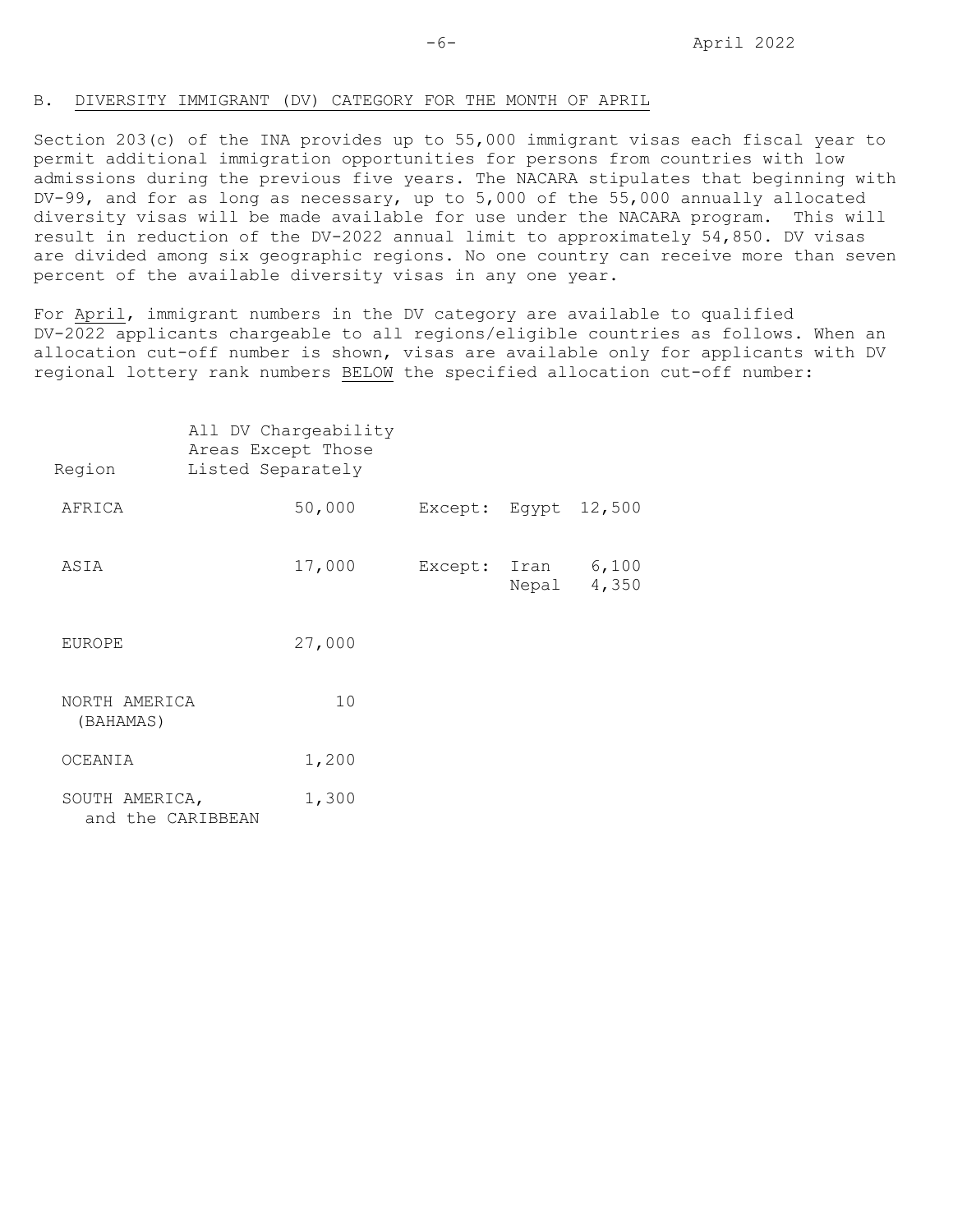Entitlement to immigrant status in the DV category lasts only through the end of the fiscal (visa) year for which the applicant is selected in the lottery. The year of entitlement for all applicants registered for the DV-2022 program ends as of September 30, 2022. DV visas may not be issued to DV-2022 applicants after that date. Similarly, spouses and children accompanying or following to join DV-2022 principals are only entitled to derivative DV status until September 30, 2022. DV visa availability through the very end of FY-2022 cannot be taken for granted. Numbers could be exhausted prior to September 30.

# C. THE DIVERSITY (DV) IMMIGRANT CATEGORY RANK CUT-OFFS WHICH WILL APPLY IN MAY

For May, immigrant numbers in the DV category are available to qualified DV-2022 applicants chargeable to all regions/eligible countries as follows. When an allocation cut-off number is shown, visas are available only for applicants with DV regional lottery rank numbers BELOW the specified allocation cut-off number:

| Region                              | Listed Separately | All DV Chargeability<br>Areas Except Those |                      |       |                |
|-------------------------------------|-------------------|--------------------------------------------|----------------------|-------|----------------|
| AFRICA                              |                   | 63,800                                     | Except: Egypt 13,000 |       |                |
| ASIA                                |                   | 30,000                                     | Except: Iran         | Nepal | 8,500<br>4,800 |
| <b>EUROPE</b>                       |                   | 27,000                                     |                      |       |                |
| NORTH AMERICA<br>(BAHAMAS)          |                   | 10                                         |                      |       |                |
| OCEANIA                             |                   | 1,200                                      |                      |       |                |
| SOUTH AMERICA,<br>and the CARIBBEAN |                   | 1,300                                      |                      |       |                |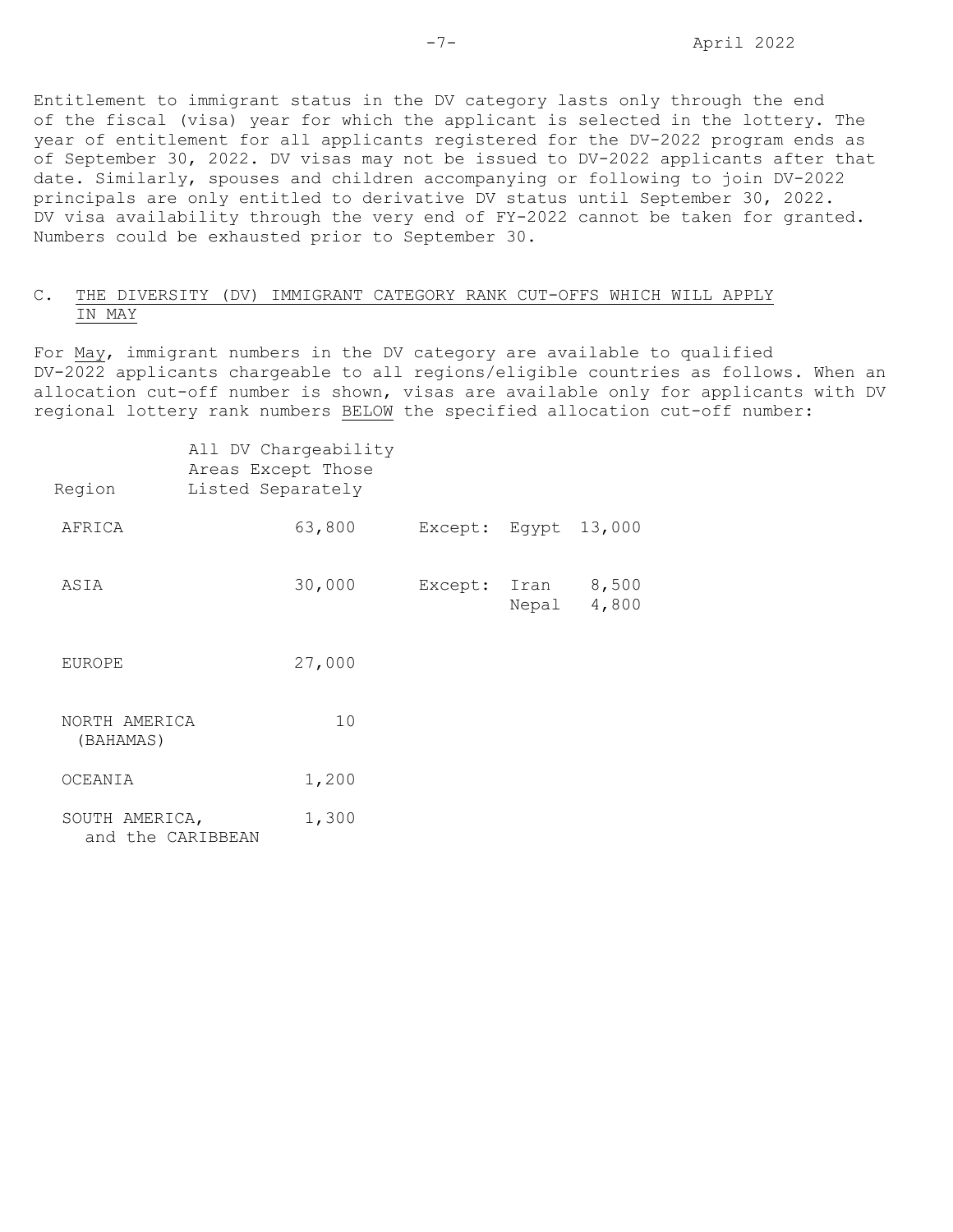# D. EXPIRATION OF THE EMPLOYMENT-BASED FIFTH PREFERENCE I5 AND R5 REGIONAL CENTER VISA CATEGORIES

Statutory authorization under Division O, Title I, Section 104 of the Consolidated Appropriations Act, 2021, for the EB-5 Immigrant Investor Regional Center Program ended on June 30, 2021. No I5 or R5 visas may be issued overseas, or final action taken on adjustment of status cases after June 30, 2021.

The final action dates for the I5 and R5 categories have been listed as "Unavailable" for April.

The Consolidated Appropriations Act, 2022, which reauthorizes and reforms the EB-5 Immigrant Investor Regional Center Program, was signed by the President of the United States on March 15, 2022. Certain Regional Center Program aspects of this legislation go into effect 60 days after the date of the enactment of this Act. More information will be published in coming editions of the Visa Bulletin.

# E**.** SCHEDULED EXPIRATION OF EMPLOYMENT FOURTH PREFERENCE CERTAIN RELIGIOUS WORKERS (SR) CATEGORY

H.R. 6617, "Further Additional Extending Government Funding Act" extended the Employment Fourth Preference Certain Religious Workers (SR) category until March 11, 2022. Pursuant to the continuing resolution, the non-minister special immigrant program expires on March 11, 2022. No SR visas may be issued overseas, or final action taken on adjustment of status cases, after midnight March 10, 2022. Visas issued prior to this date will be issued with an expiration date of March 10, 2022, and all individuals seeking admission as a non-minister special immigrant must be admitted (repeat, admitted) into the U.S. no later than midnight March 10, 2022.

The SR category is listed as "Unavailable" for all countries for April. If there is legislative action extending the category, it will become "Current" effective immediately for all countries except El Salvador, Guatemala, and Honduras, which are subject to a May 1, 2017 final action date, and Mexico, which is subject to an April 1, 2020 final action date.

### F**.** AVAILABILITY OF EMPLOYMENT THIRD PREFERENCE "OTHER WORKERS" (EW) NUMBERS

High number use in the Employment Third Preference "Other Workers" (EW) category may necessitate the establishment of a worldwide final action date as early as June to hold number use within the maximum allowed under the Fiscal Year 2022 annual limit. This situation will be continually monitored, and any necessary adjustments will be made accordingly.